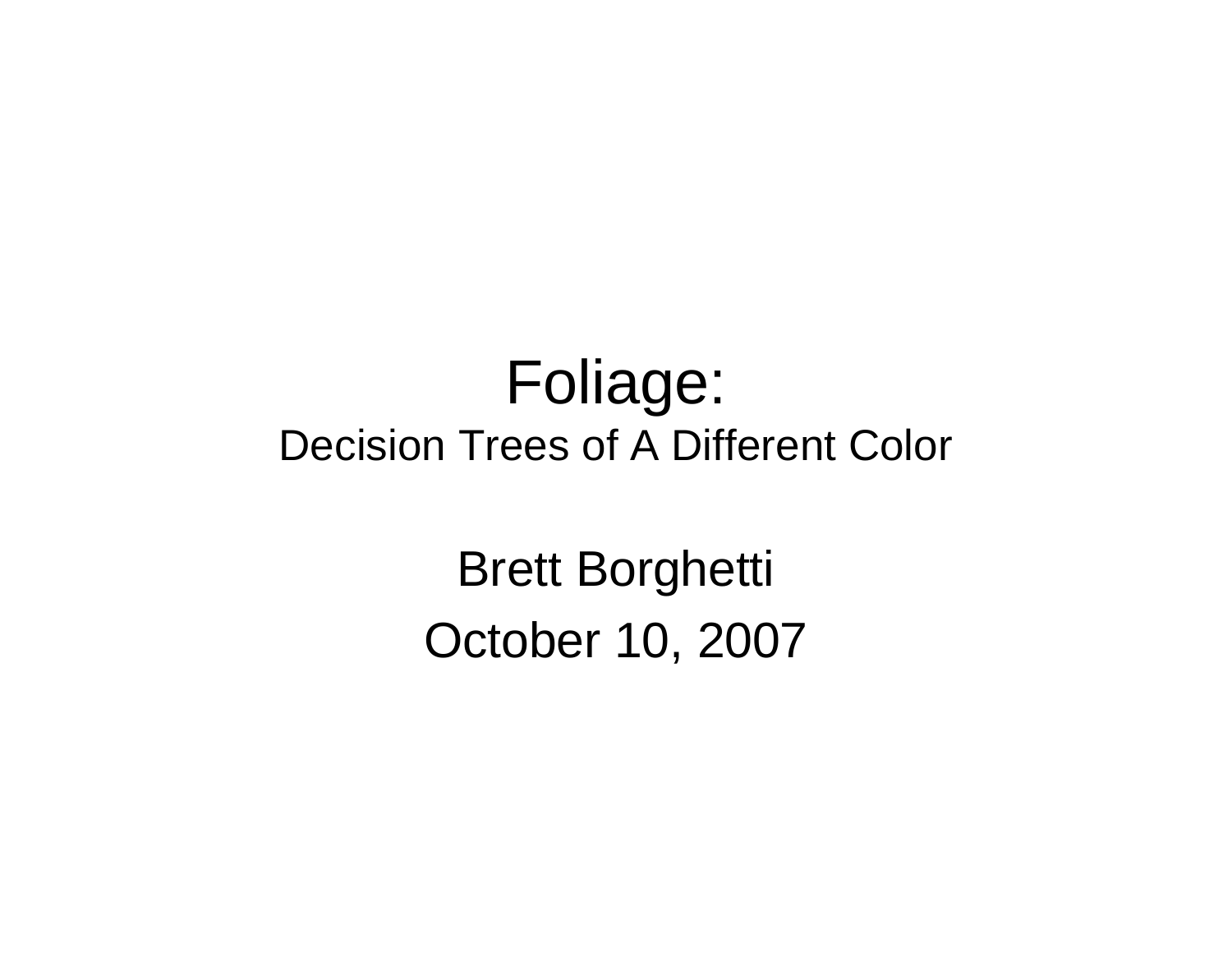# Motivation

- Classical decision trees are powerful classifiers:
	- – Capable of arbitrary partitions of the data space
	- Very fast to use once trained
	- –Humans can read and understand them
- But they lack a number of desirable features of a classifier…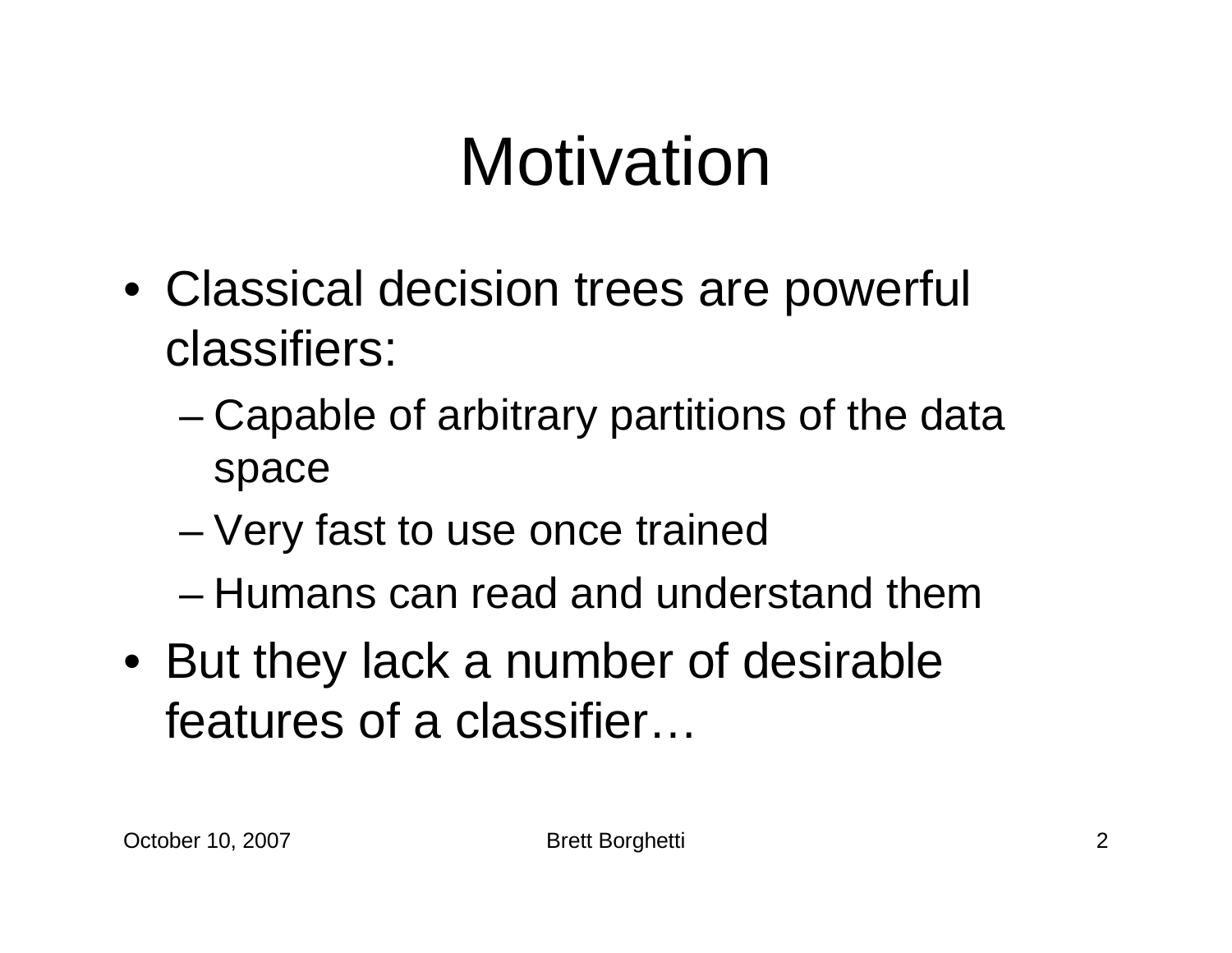### What are the problems with Classical Decision Trees?

- Can't process very large training data sets
- Not efficiently capable of "online learning"
- Don't handle "concept drift" efficiently
- Noisy data can cause structural sensitivities
- May take many nodes to represent non-axis parallel data
- May require additional processing to reduce overfitting and improve generalization accuracy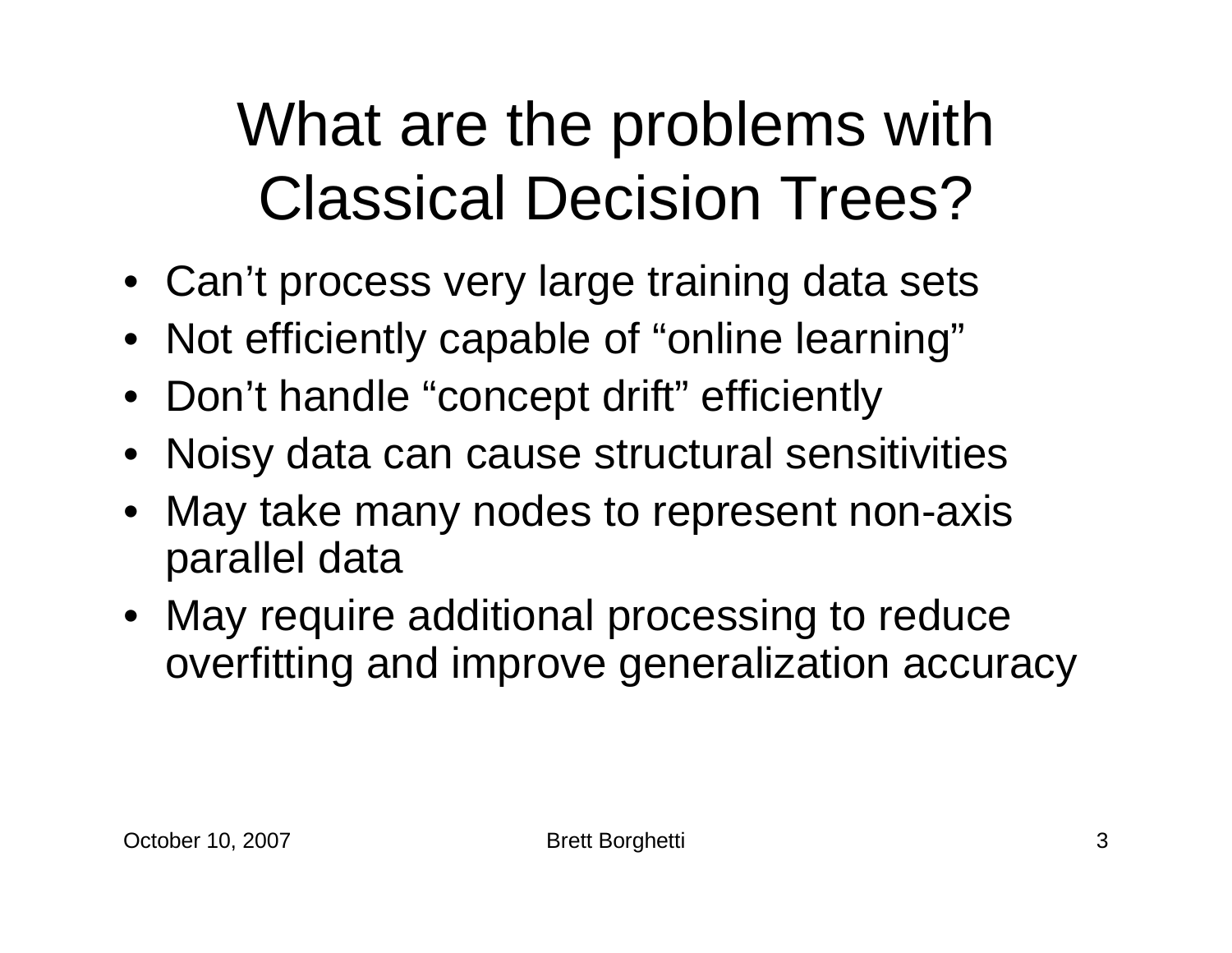# Classical Decision Trees: Quick Review (Wikipedia/Mitchel)

- Training Data has one or more attributes  $[X_{1..n}]$  and a label [y]
- $\bullet$  A decision tree can be constructed top-down using the information gain in the following way:
	- 1. Begin at the root node
	- 2. Determine the attribute with the highest *information gain* which is not used in an ancestor node
	- 3. Add a child node for each possible value of that attribute
	- 4. Attach all examples to the child node where the attribute values of the examples are identical to the attribute value attached to the node
	- 5. If all examples attached to the child node can be classified uniquely add that classification to that node and mark it as leaf node
	- 6. Go back to step two if there is at least one more unused attribute left, otherwise add the classification of most of the examples attached to the child node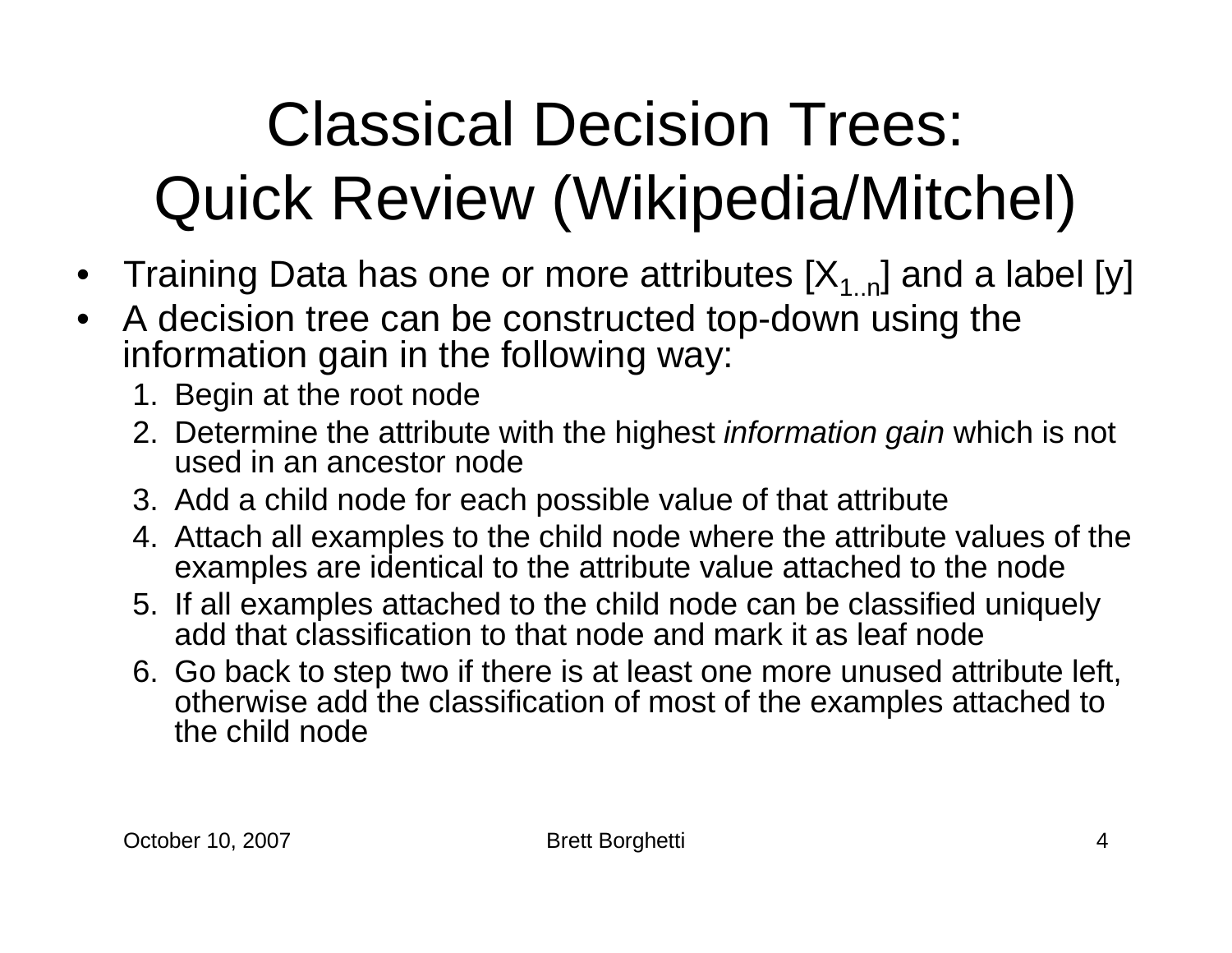# Information Gain Review

• Entropy of a dataset

$$
H(X) = \mathbb{E}_X[I(x)] = -\sum_{x \in \mathbb{X}} p(x) \log p(x).
$$

• Information Gain: the difference between the entropy of the original dataset and the weighted entropy of each data subset once separated by the split. Since the split reduces the entropy of the remaining data, gain should be positive.

$$
IG(EX, a) = H(EX) - \sum_{\substack{v \in values(a) \\ \text{Original Data Set}}} \frac{|\{x \in Ex| value(x, a) = v\}|}{|Ex|} \bullet H(\{x \in Ex| value(x, a) = v\})
$$
\n
$$
Diffopy of Subset
$$
\nEntropy of Subset

October 10, 2007 Brett Borghetti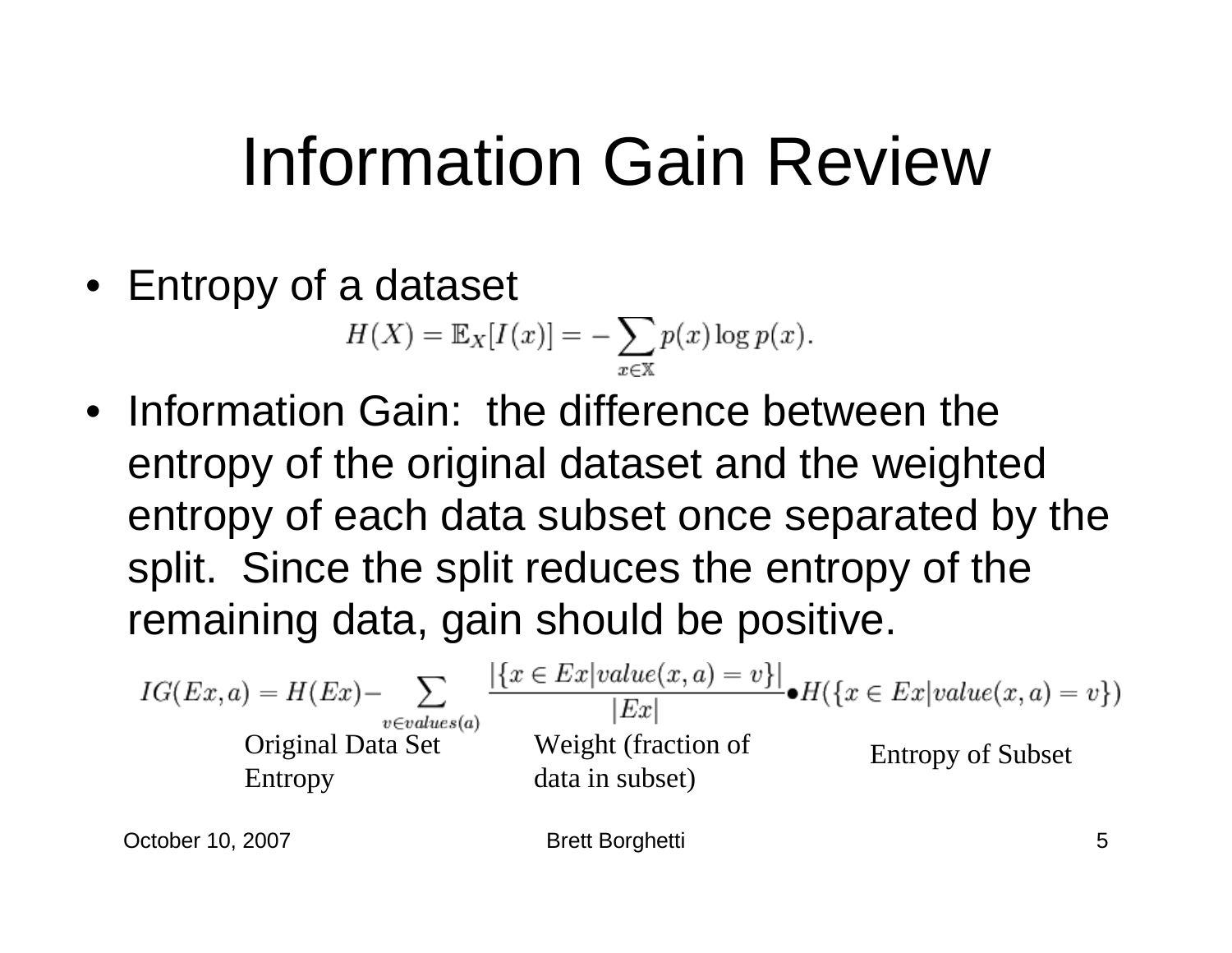# **Overview**

- "Very Fast Machine Learning" extensions:
	- Very Fast Decision Trees
	- Very Fast Decision Trees with concept drift
- Oblique Decision Trees
- Random (Decision) Forests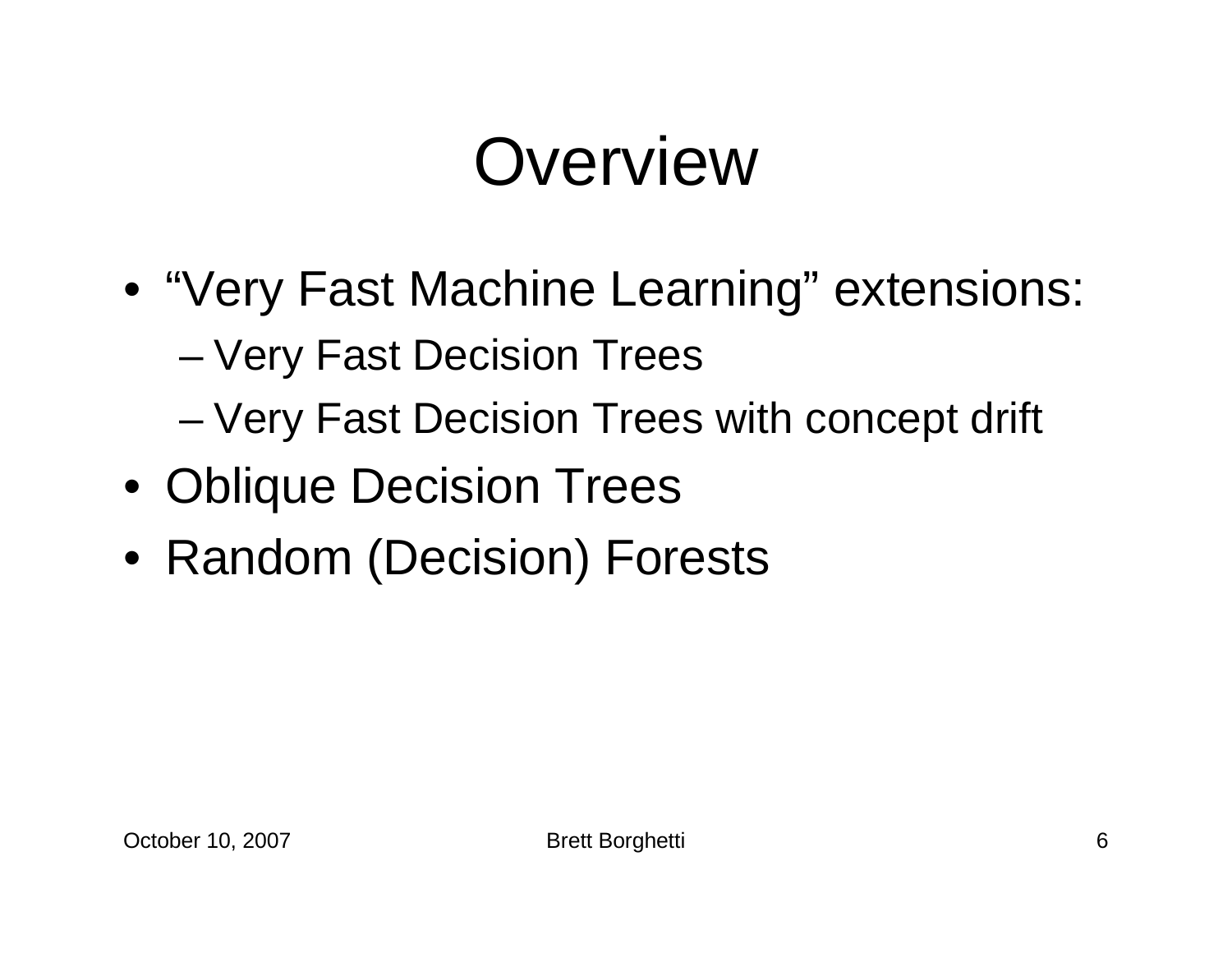# Very Fast Decision Trees

- Objective
	- – Make a decision-tree-like classifier that can handle incoming "real-time" data, interleaving predictions and training
	- – Also can be used to handle larger-thanmemory-size datasets by streaming data from storage as if it was coming in real time
	- – Resulting trees must have accuracy within tolerance of (or better than) trees generated with classical method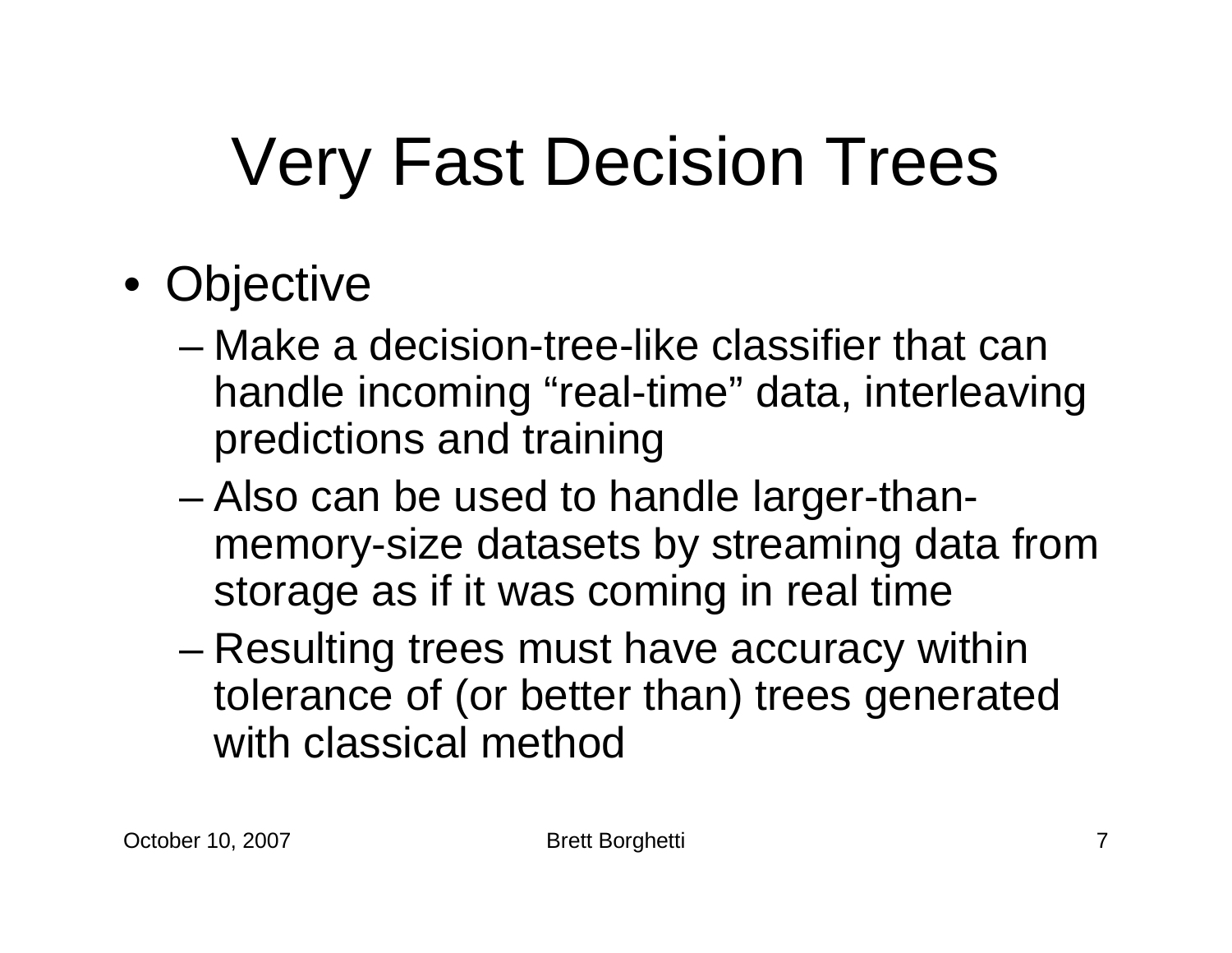# Very Fast Decision Trees(Domingos & Hulten)

- Start with a root node (which is actually a leaf), then recursively
	- Take the next data item and predict its class according to the current tree, report the prediction
	- Increment counts of actual classes at the leaf node
	- Relabel that leaf (if necessary) with the label of the majority of examples at that leaf
	- – If all of the data at that leaf node are not of all the same class then consider *growing* sub-branches to further classify the non-homogeneous data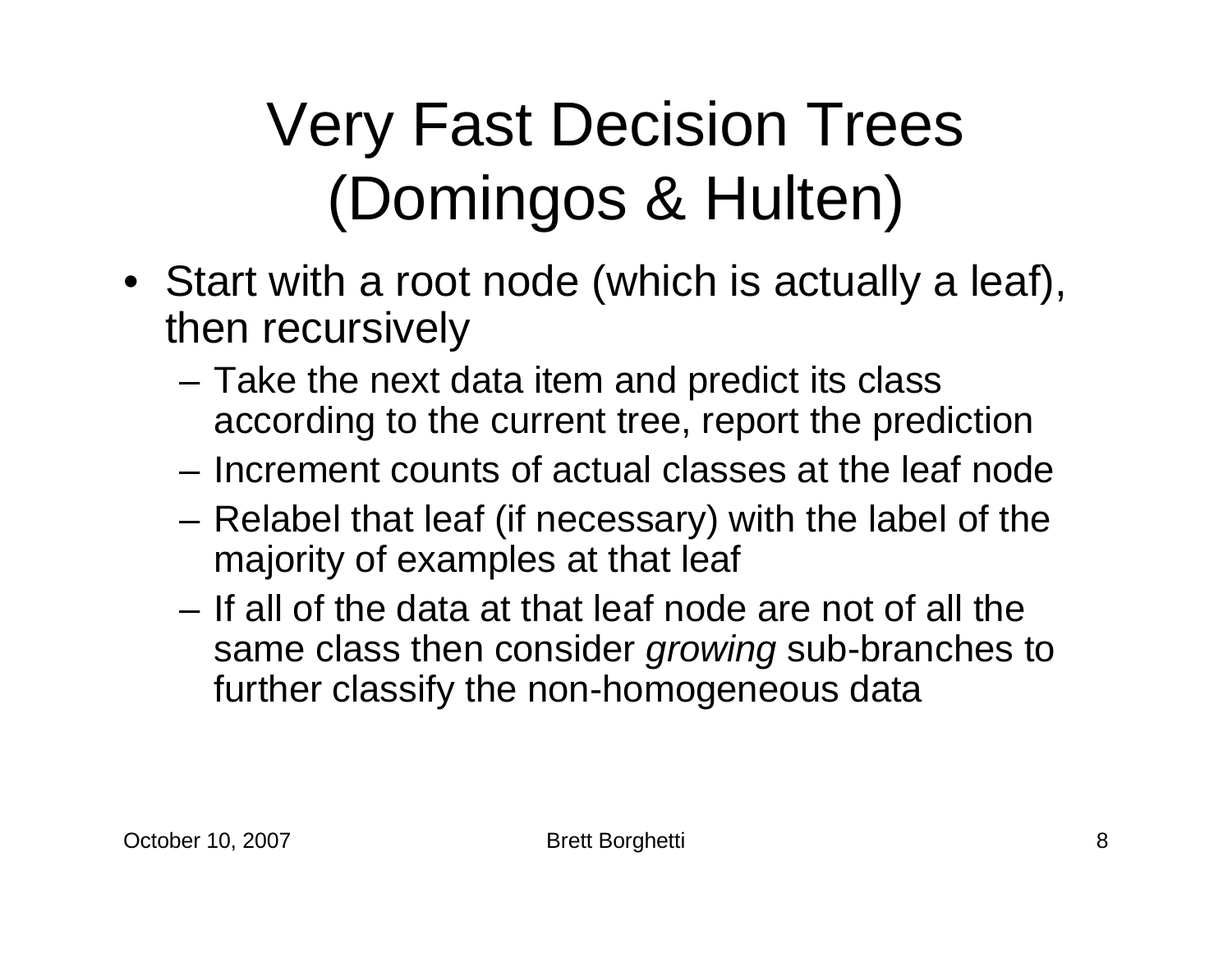# Very Fast Decision Trees(Domingos & Hulten)

- Growing sub-branches:
	- – Calculate the "split evaluation" value for each of the attributes at the potential branch point (Information Gain or Gini Impurity, for example)
	- Consider the 2 attributes with the highest values
	- Using Hoeffding bounds, determine if the value difference is significant, and if so, build a branch that splits based on the higher valued attribute
	- For each branch in the split, add a leaf node, increment the counts of the classes at each new leaf.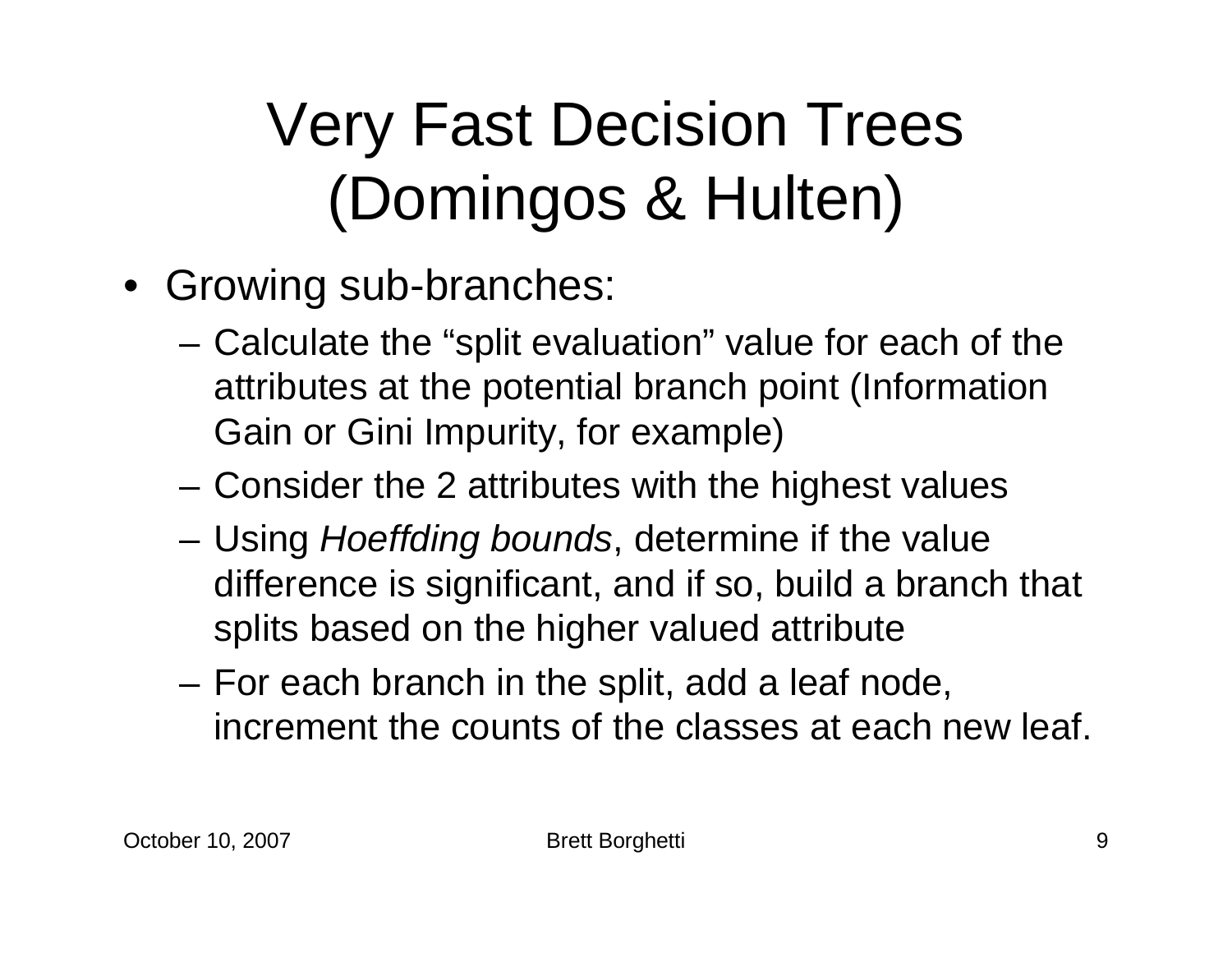# Hoeffding Bounds

- Want to determine how much of a difference between split attribute evaluation warrants growing a new branch
- •R is the range of a split attribute value
- With probability 1- $\delta$  the true mean of the variable is at least  $\bullet$

$$
\overline{r}-\epsilon
$$

 $\bullet$ Given a 1- $\delta$ , n, and R, solve for epsilon for each attribute

$$
\epsilon = \sqrt{\frac{R^2 \ln(1/\delta)}{2n}}
$$

 $\bullet$  If the epsilons are small enough to disambiguate the two split attribute values than a split is warranted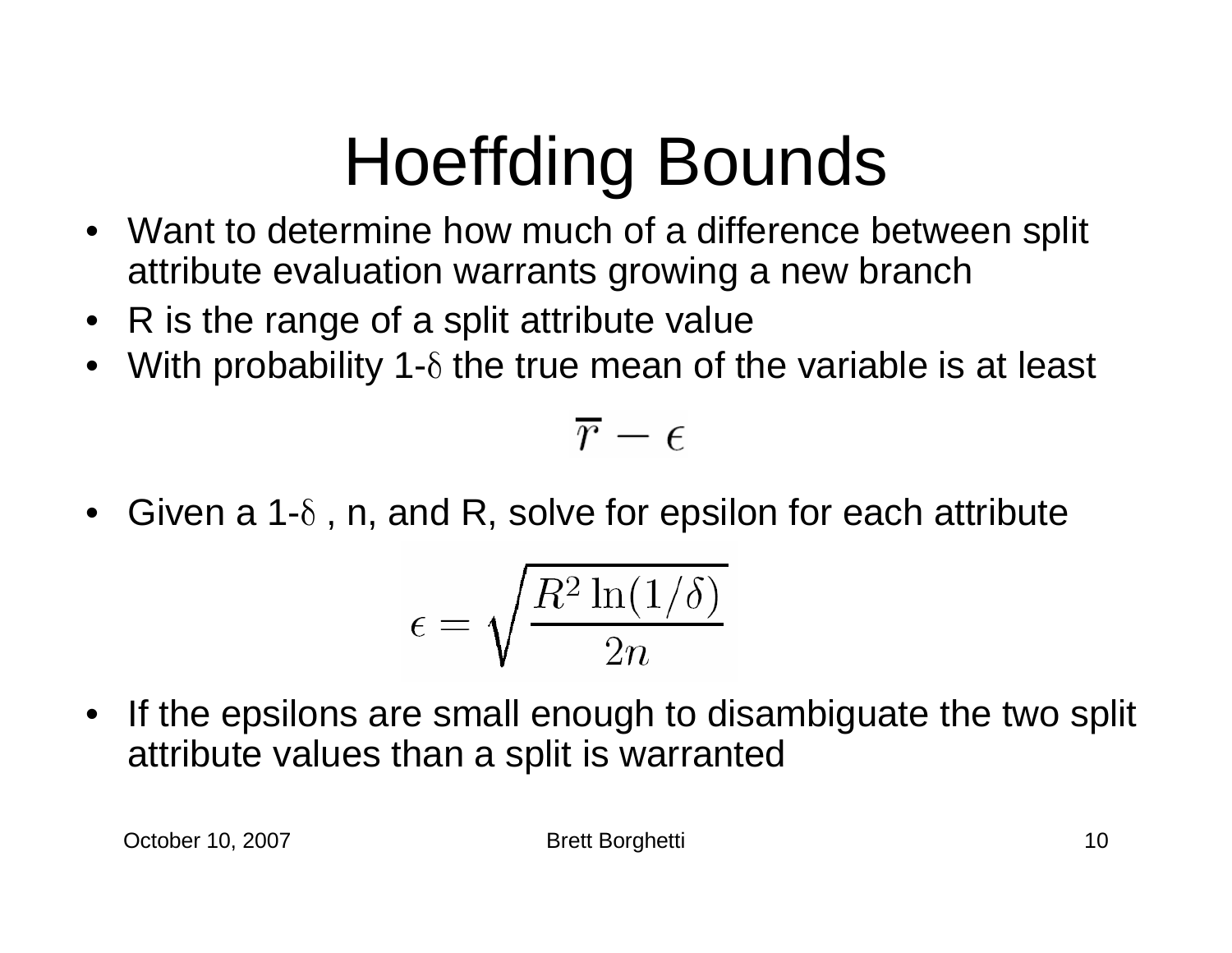#### Very Fast Decision Trees





Figure 1: Accuracy as a function of the number of training examples.

Figure 2: Tree size as a function of the number of training examples.



Figure 3: Accuracy as a function of the noise level.



Figure 4: Accuracy as a function of the complexity of the true concept.

October 10, 2007 **Brett Borghetti** 11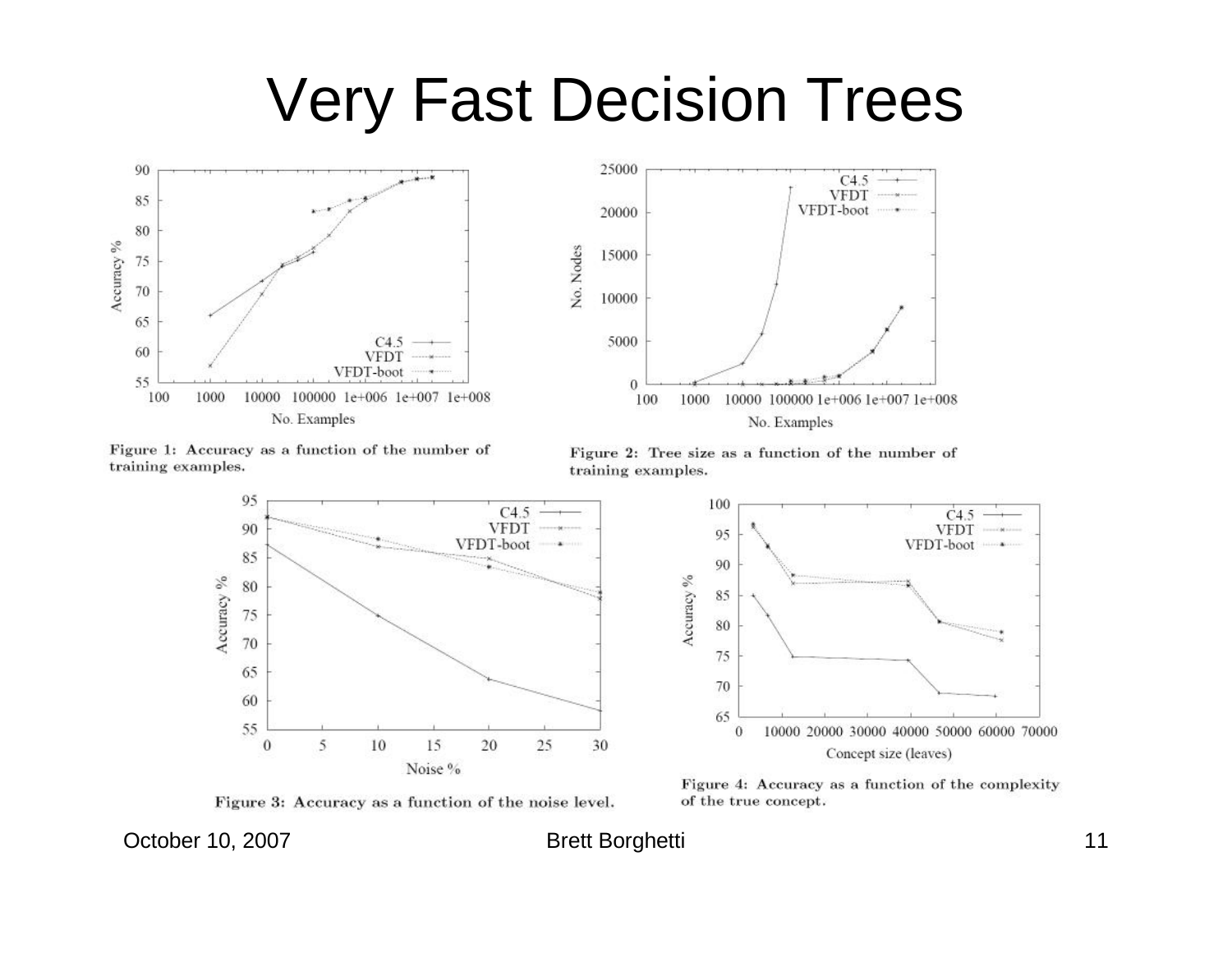# Concept Drift

- Suppose that instead of coming from one stationary process your data was being generated from two or more different stationary processes and that there was a secret mechanism determining which process was currently generating data
- Alternately, consider an parameterized generation process where one or more of the parameters was varying over time in a manner which you do not have visibility
- Example: customer purchase data over the course of several months changes because of seasonal purchases as well as the introduction of new products in the market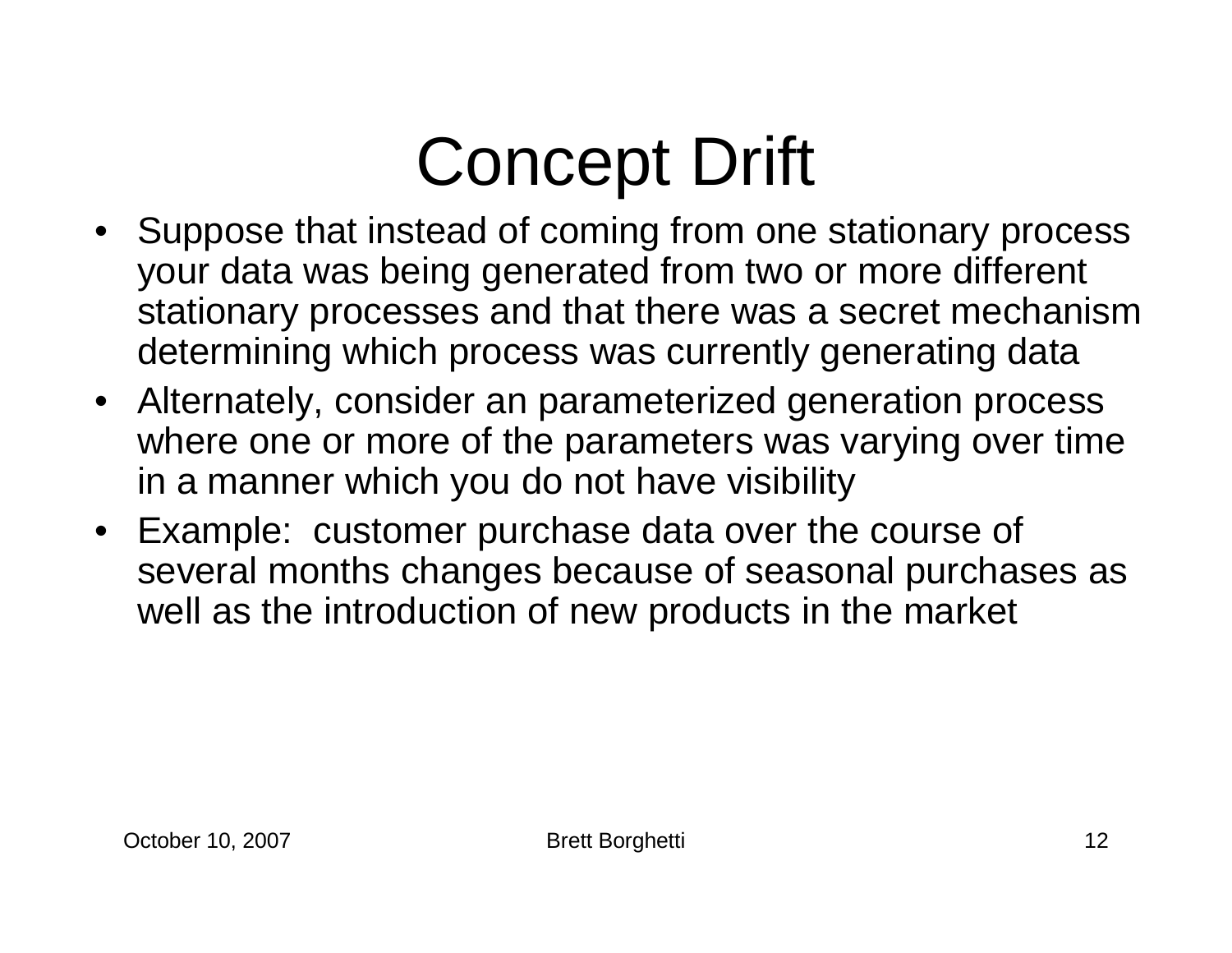#### Concept-adapting Very Fast Decision Trees (Hulten, Spencer, Domingos)

- Concept adaptive Modifications to VFDT
	- $\blacksquare$  . Keen a sliding window record of statistics fo Keep a sliding window record of statistics for the nodes, "forgetting" examples that are too old to remain in the window by removing them from the statistics of the applicable nodes
	- When a node's feature split appears to be no longer be correct, start growing an *alternate* tree using a better split, but keep using the original tree
	- Periodically *test* each node over the next *m* incoming data points to see if the data supports the original or alternate trung points to see if the data supports the original or alternate tree better. If the alternate sub-tree is better than the original subtree, remove the original sub-tree and replace it with the alternate
	- Prune alternate trees that don't seem to be making progress in accurate predictions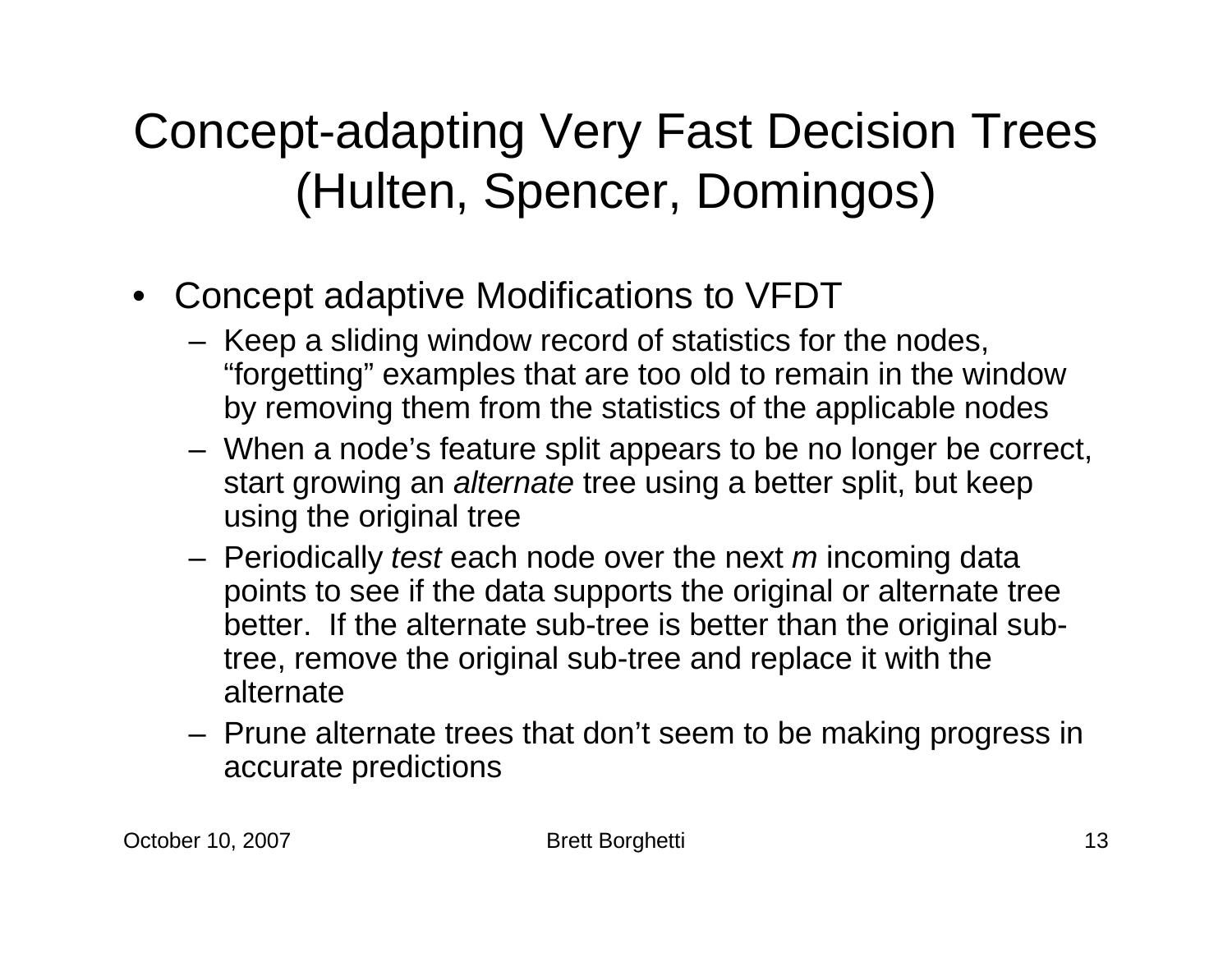#### Concept-adapting Very Fast Decision Trees (Hulten, Spencer, Domingos)



Figure 1: Error rates as a function of the number of attributes.



Figure 2: Tree sizes as a function of the number of attributes.

• Used rotating hyperplane in attribute-space to generate data with concept drift

October 10, 2007 **Brett Borghetti** 14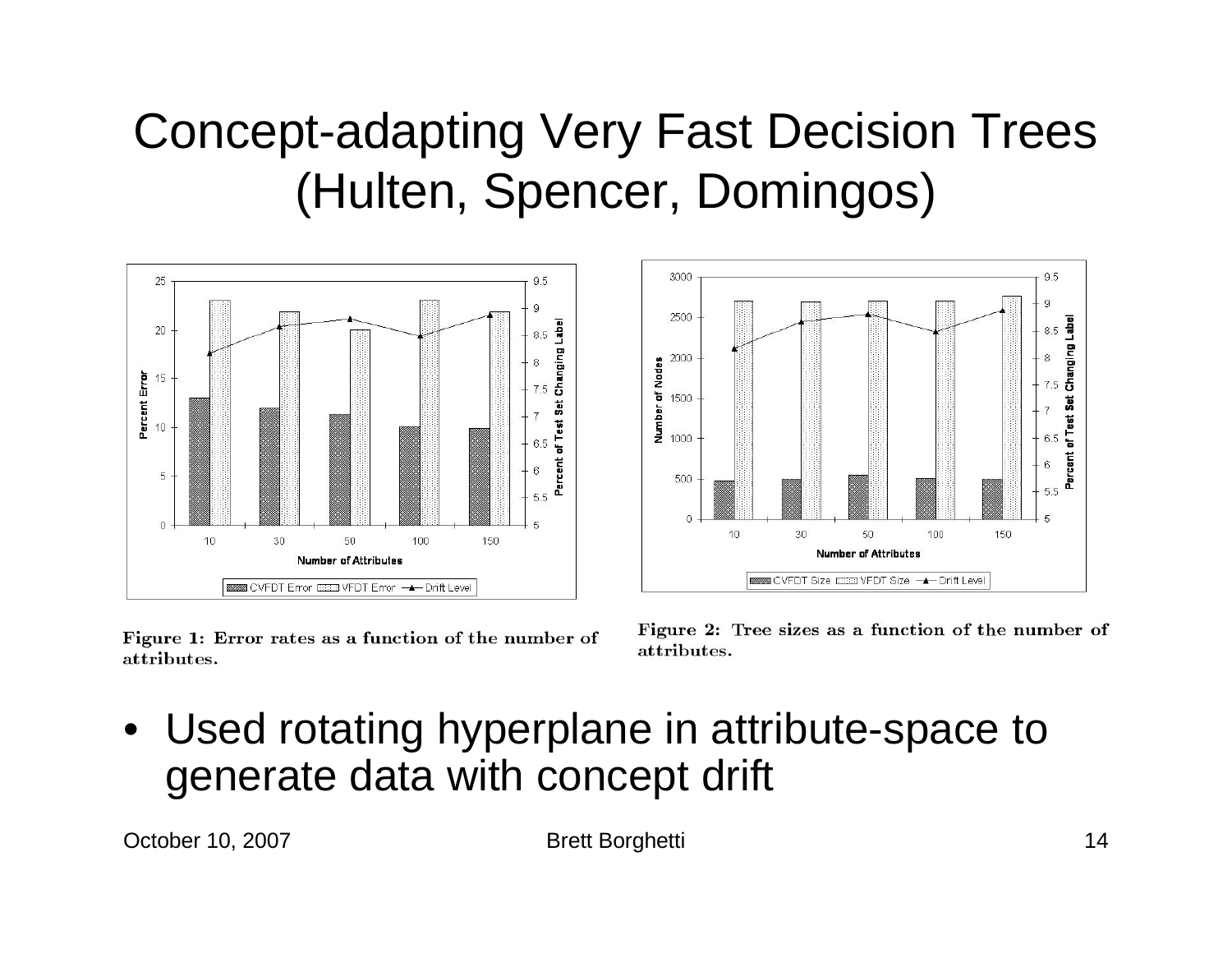#### Concept-adapting Very Fast Decision Trees (Hulten, Spencer, Domingos)



Figure 4: Error rates as a function of the amount of concept drift.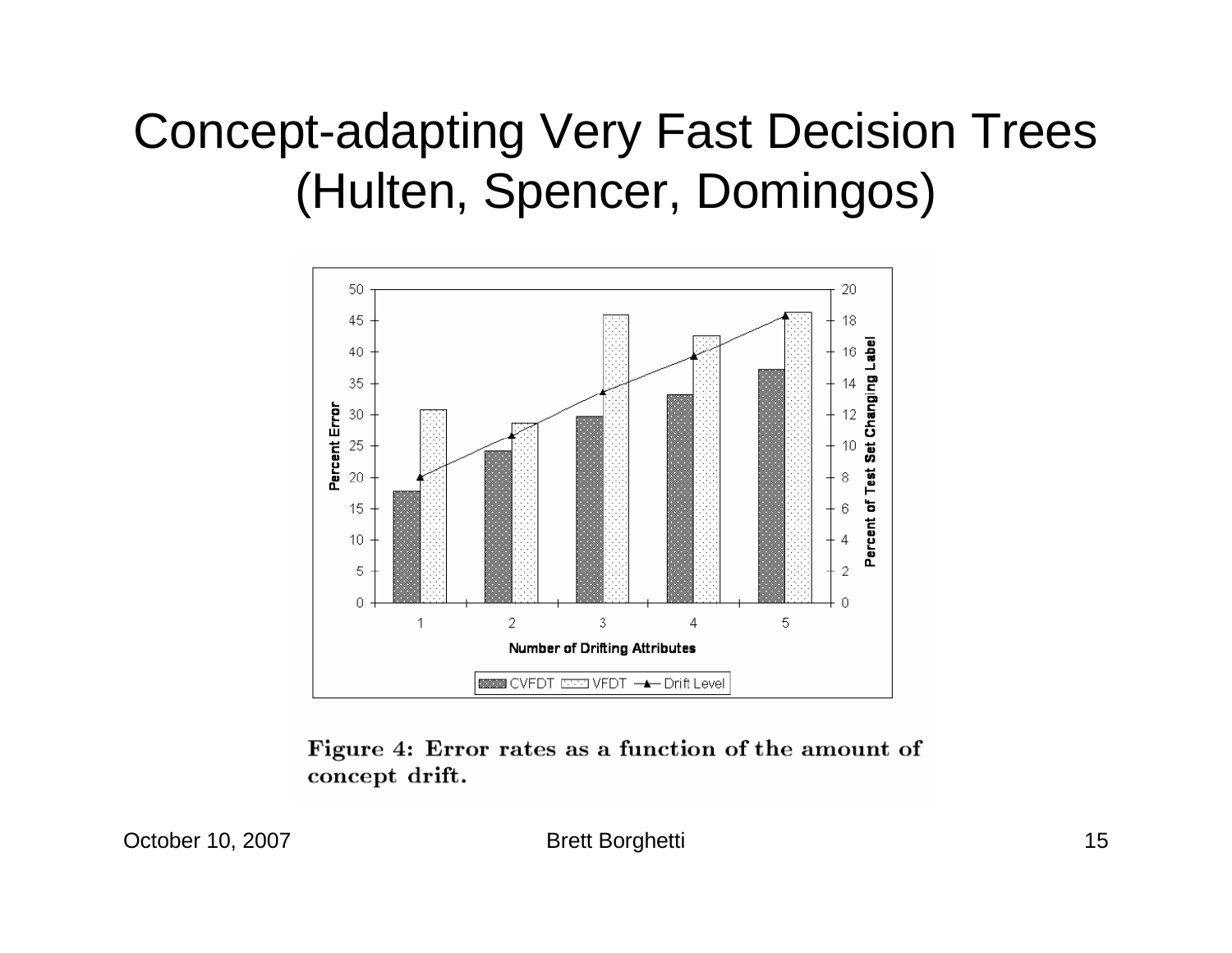- Problem with classical decision trees: Data that is "diagonal" in the feature space requires larger trees than data that is aligned with one or more features
- Solution: Instead of forcing each node to represent an axis-parallel cut through the data, develop a new kind of tree which is composed of arbitrary linear separators (hyperplanes) at each node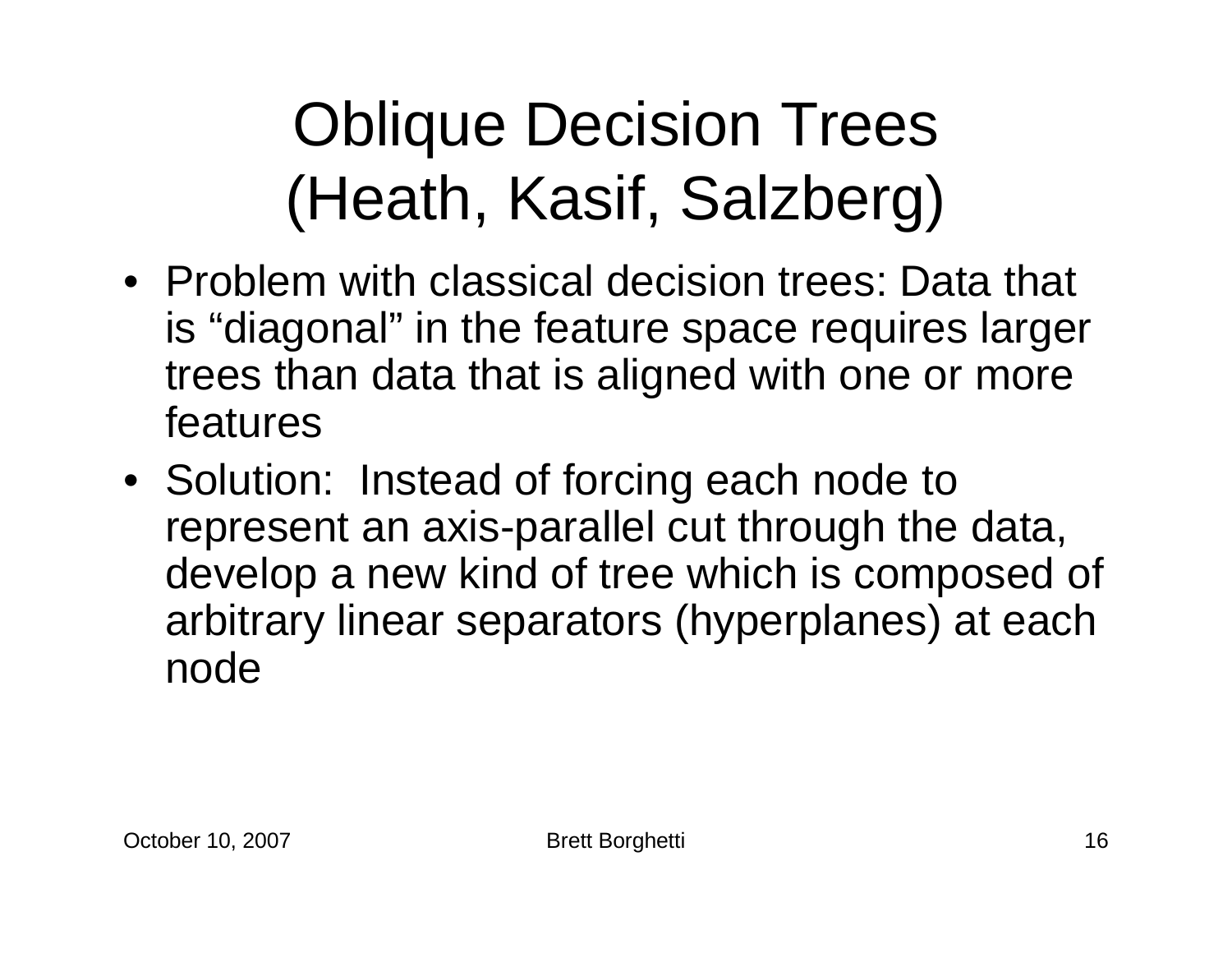- Recursive Process (in batch mode)
	- Select a hyperplane that is a decent classifier on the current data
	- – Separate the set of training examples using the hyperplane
	- –For each sub-set, repeat the process
	- – Continue the process until some desired goodness is achieved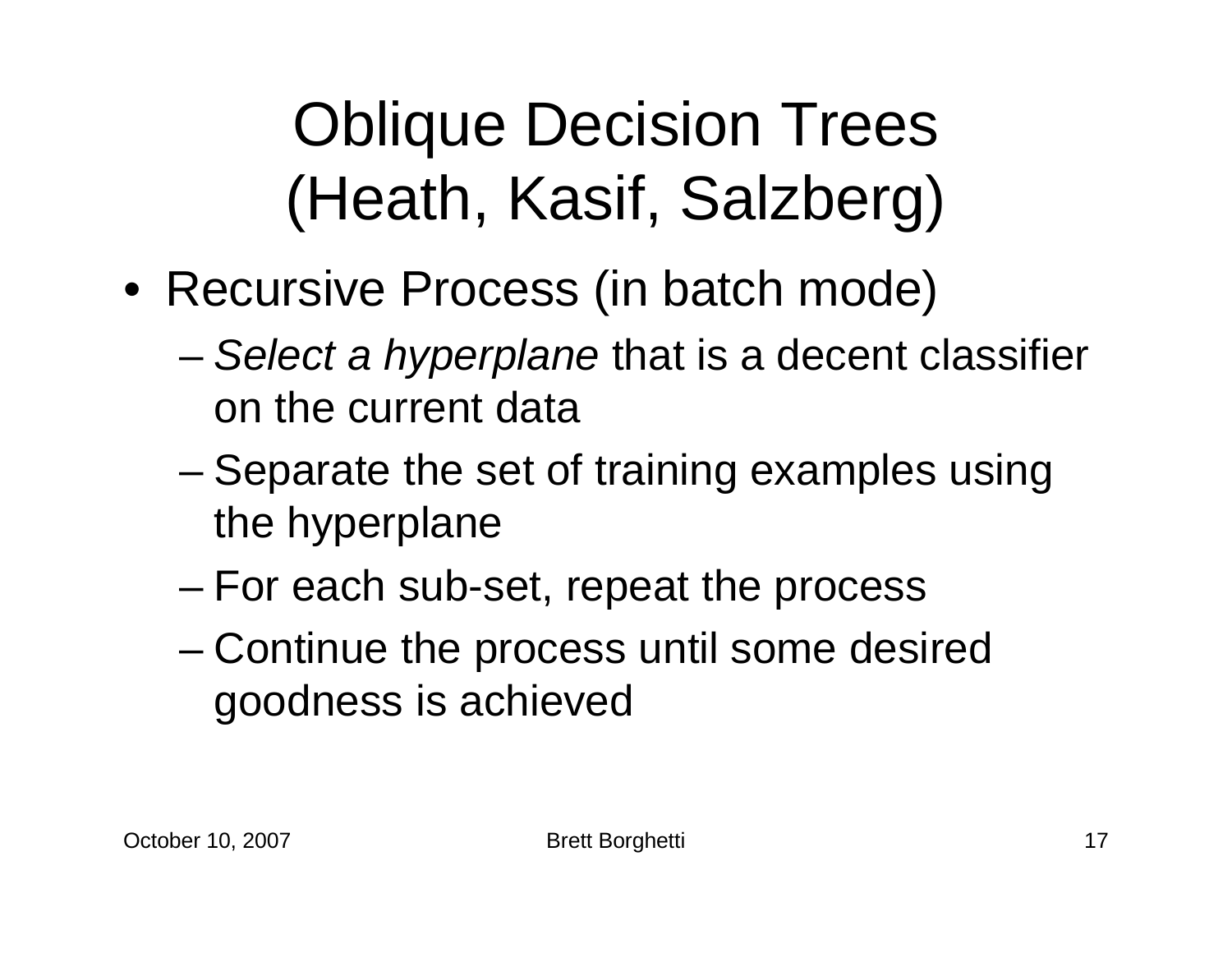- Selecting a hyperplane using simulated annealing:
	- Start with an arbitrary hyperplane based on the unit vectors in the featurespace
	- – Repeat
		- Create a new candidate hyperplane by perturbing one dimension by [-0.5,0.5)
		- Determine the *energy* difference of the hyperplanes
		- Select the better candidate with a simulated annealing scheme: probability of switching =
		- Temperature T of the system is reduced  $\sim$   $\propto$   $_{\rm H}\gamma$  to simulate "cooling" of the learning process and creed contracting reports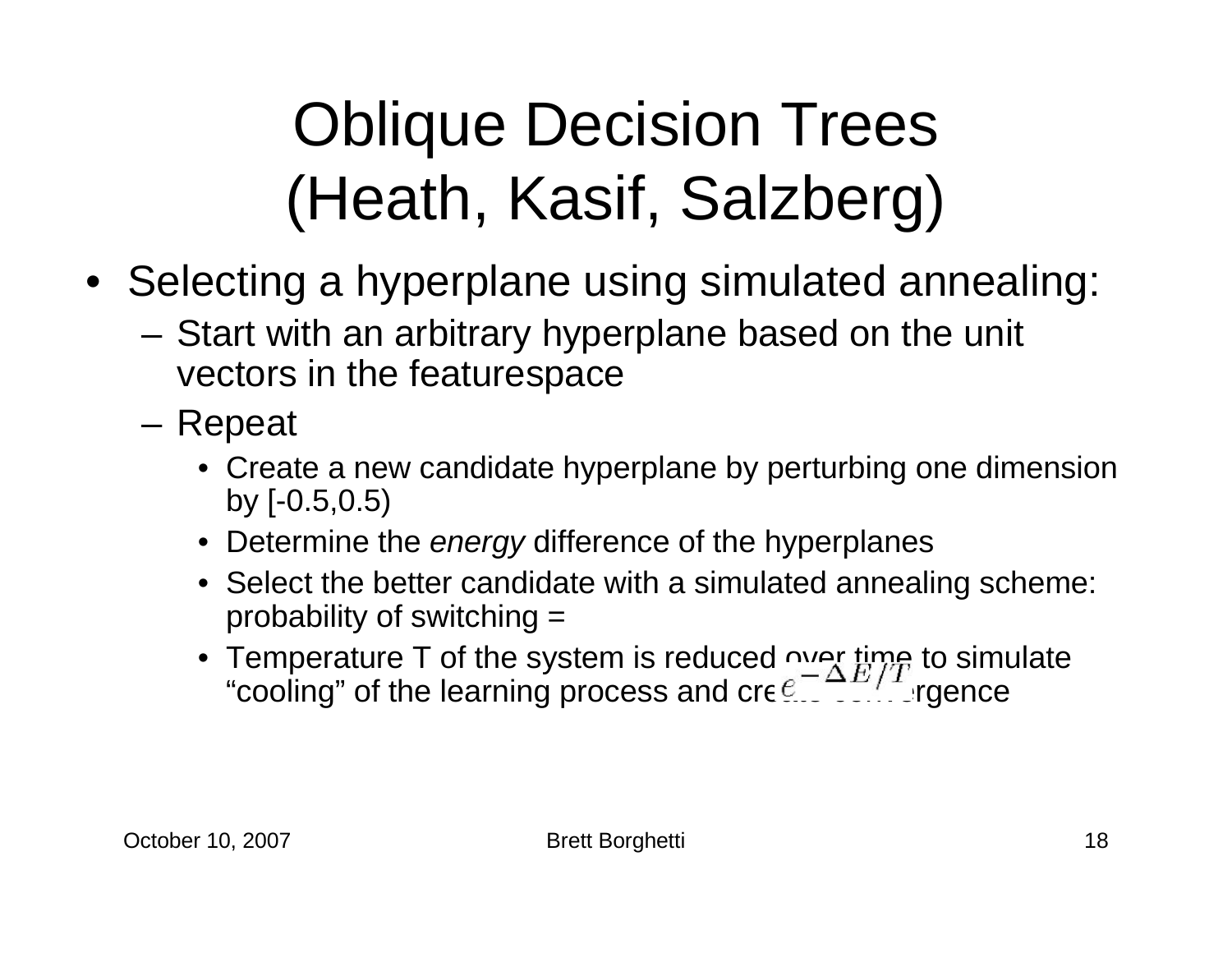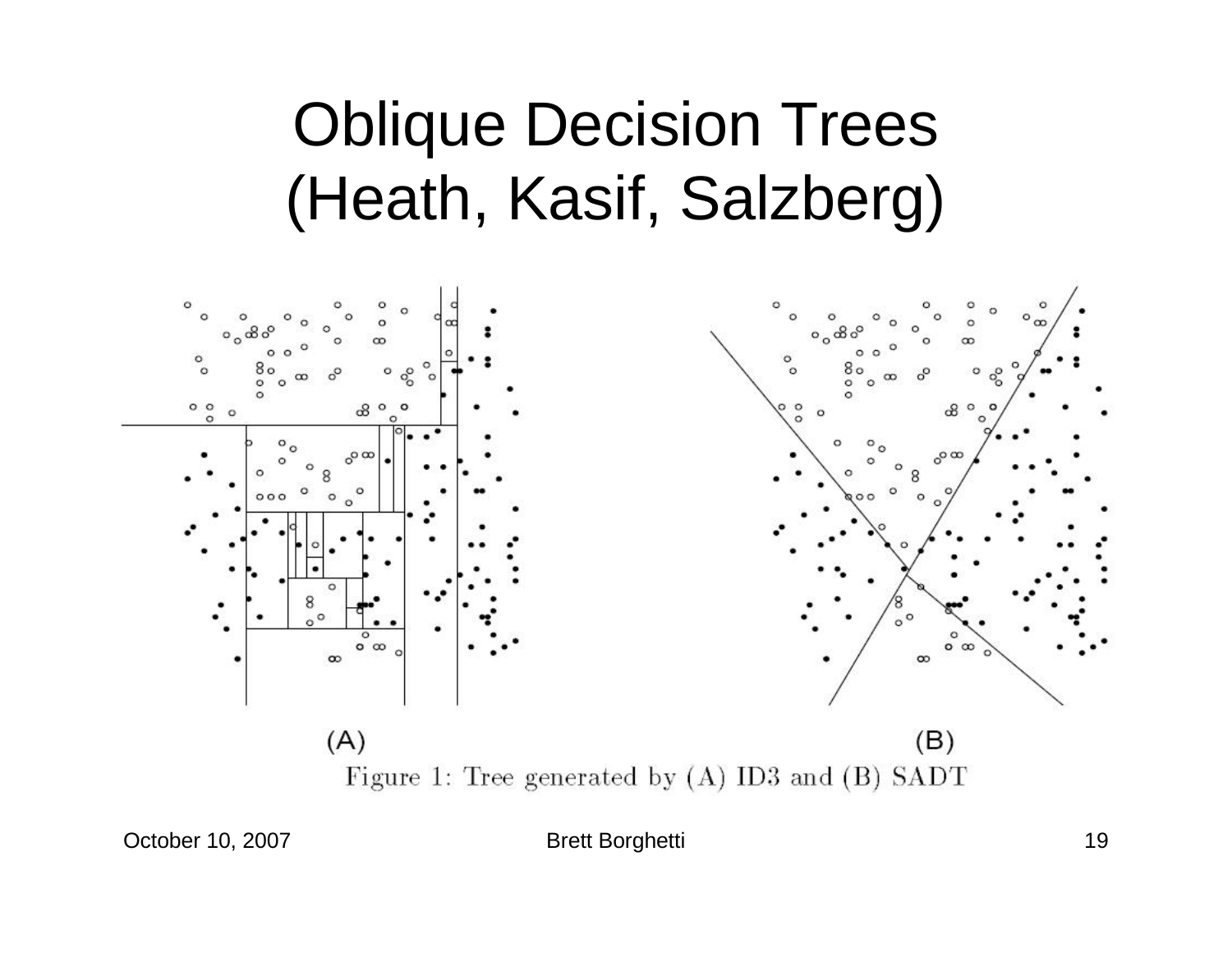# Random Decision Forests

- Problem with classical decision trees: In a tree of a given size, there is an implicit tradeoff betweenperformance on the training data and performance on the unseen data (generalization accuracy). It is often unclear how large to grow a tree for a given dataset.
- Solution: Use multiple trees grown stochastically and combine their predictive power in complementary ways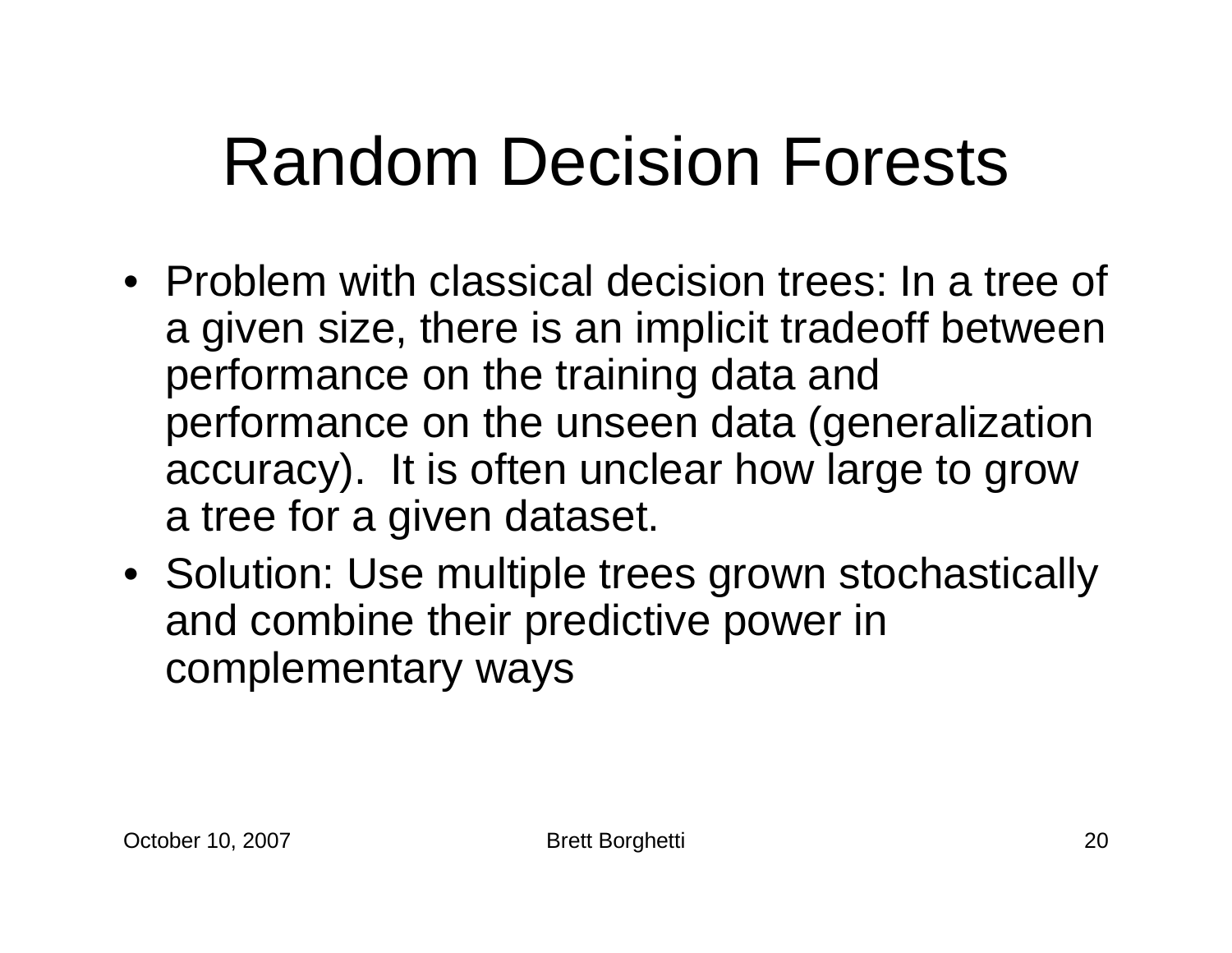# Random Decision Forests(Ho)

- Use oblique decision trees
	- Tested several hyperplane generation methods
		- Central axis projection (one pass)
		- Perceptron Training (hard limit on max iterations)
- Grow a forest
	- – For each tree:
		- Randomly choose a subset of features to consider
		- Build an oblique decision tree using only attribute values from the chosen subset of features, classifying all of the training data correctly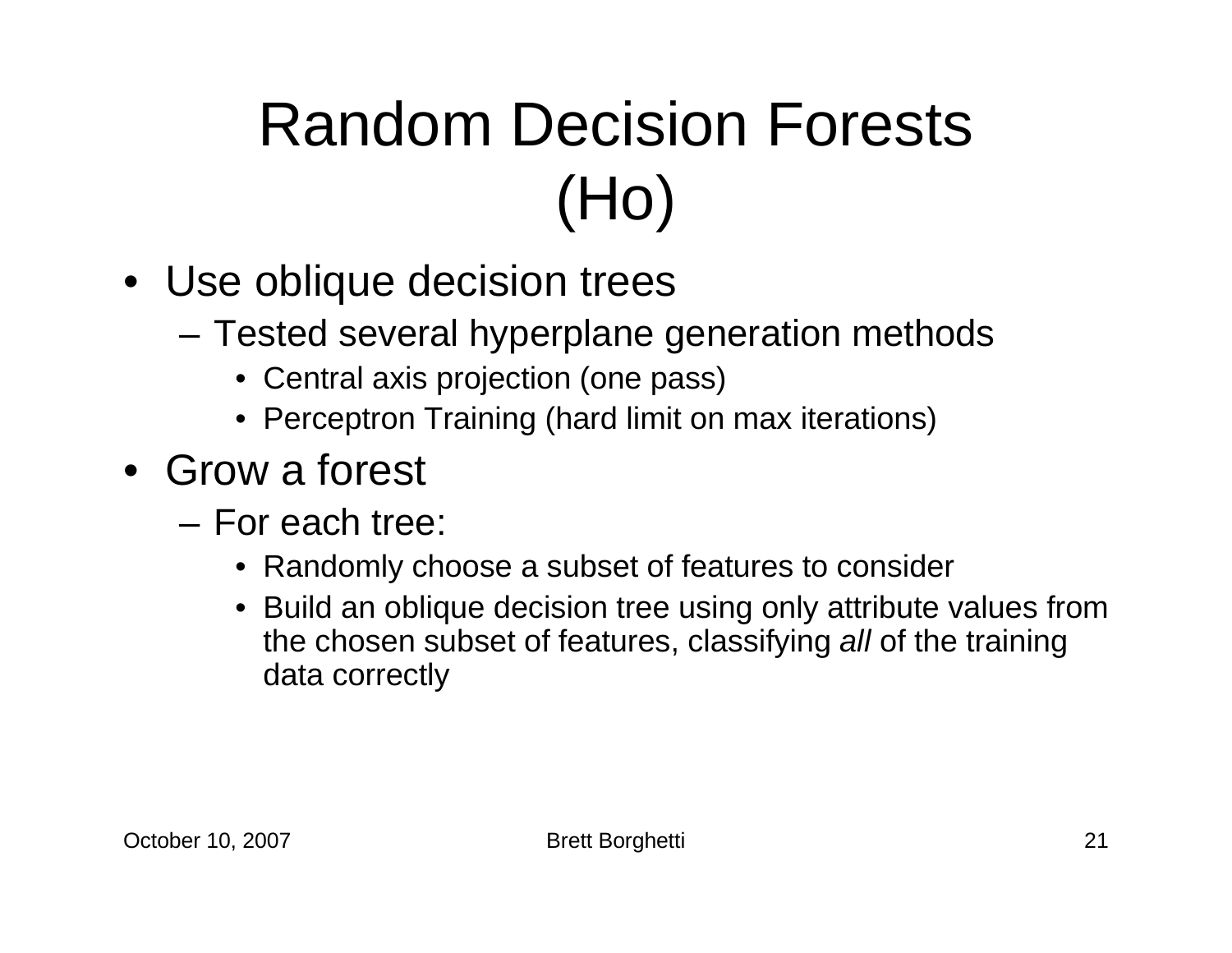# Random Decision Forests(Ho)

- To classify new data with the forest:
	- Let each tree have an equal vote over the classification of the observation
	- – Alternately, weight the votes of each tree using a scheme that gives more weight to trees tending to correctly predict the observations (vector quantization, weighted exponential regret, etc.)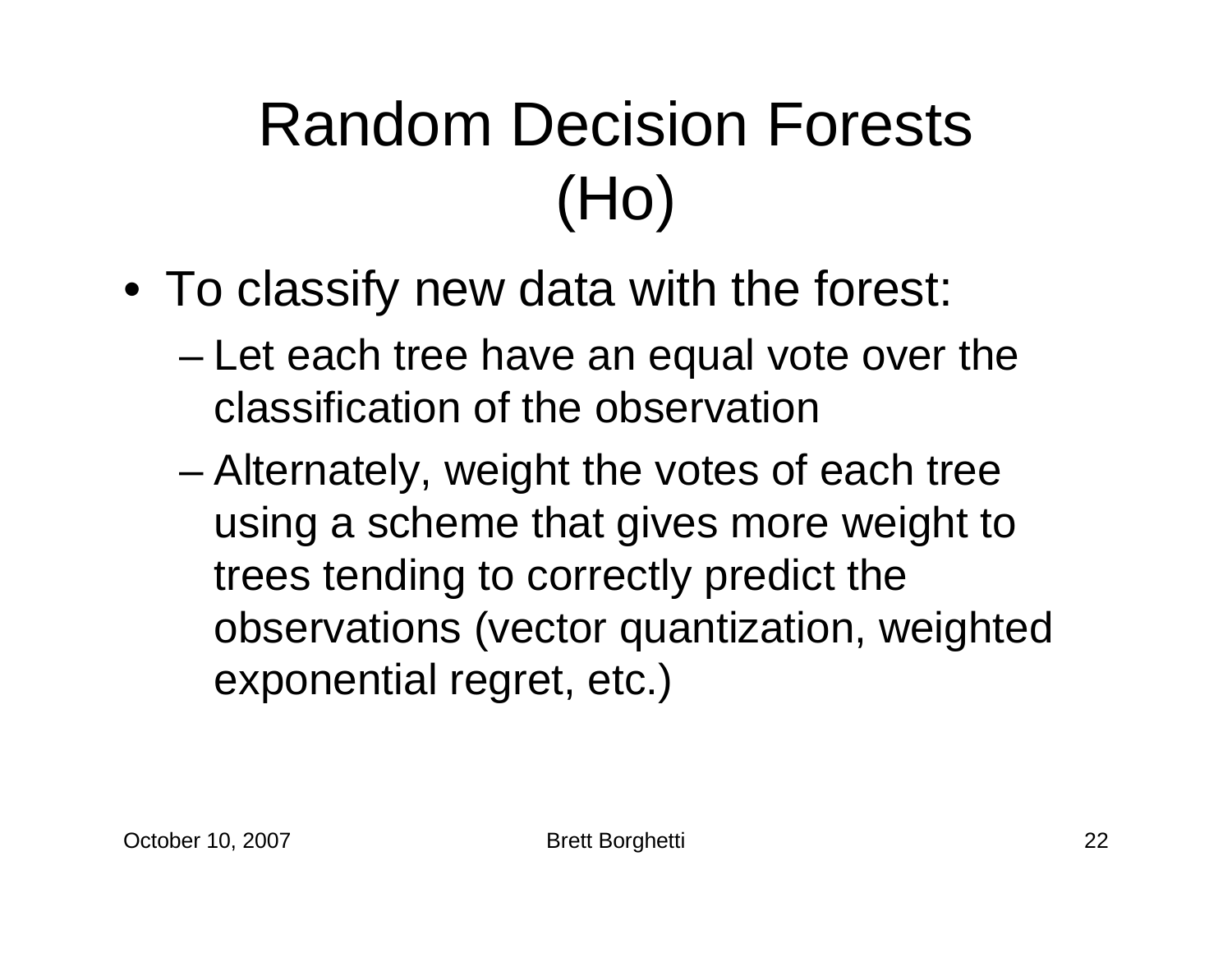### Random Decision Forests(Ho)



Figure 1: Classification Accuracy (% correct) of Forests Constructed by Central Axis Projection (in 100- and 200- dimensional random subspaces)

Figure 2: Classification Accuracy (% correct) of Forests Constructed by Perceptron Training Algorithm (in 100- and 200- dimensional random subspaces)

• In general, classification accuracy improves as the number of trees increases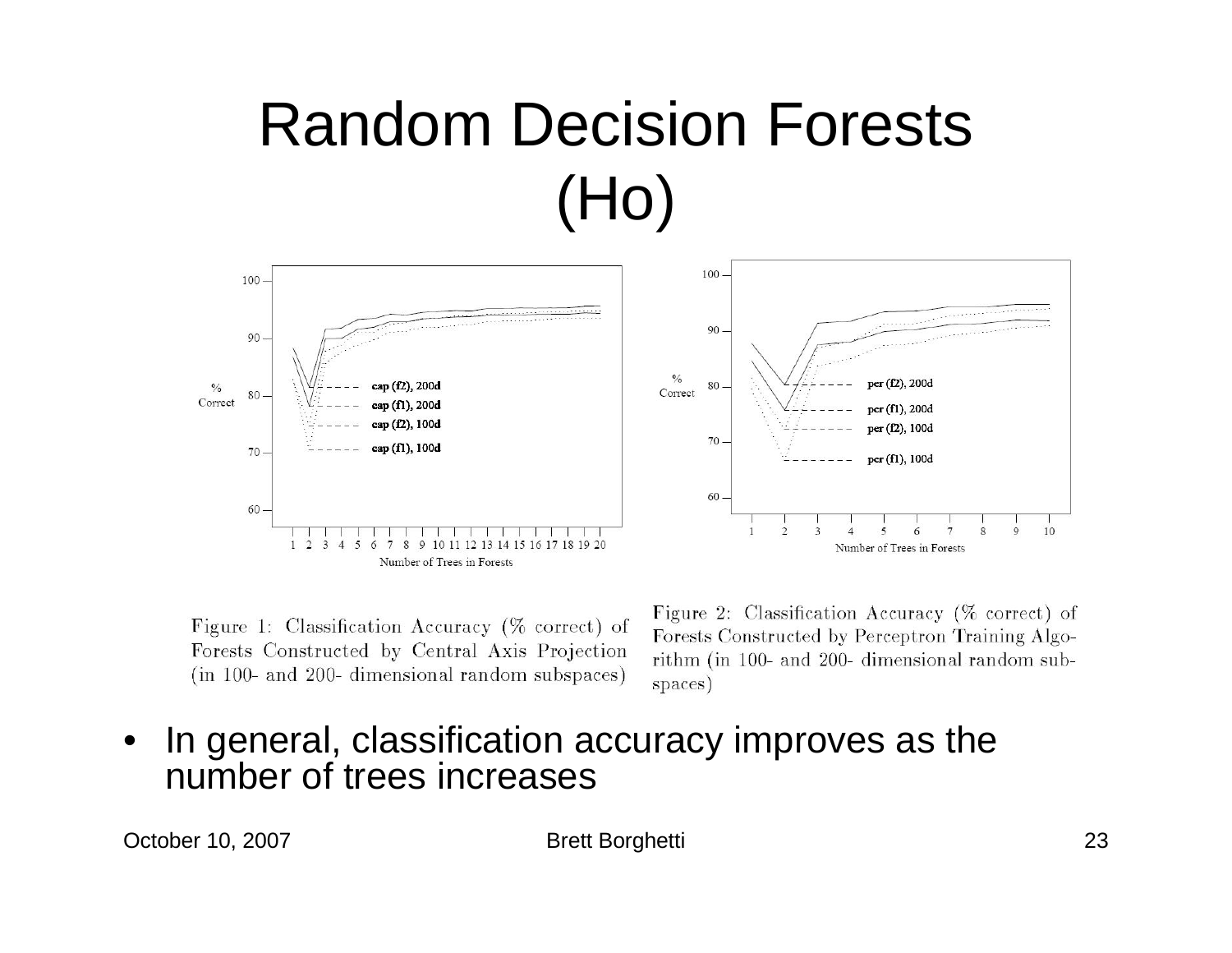# **Summary**

- We explored four representative techniques for mitigating some of the problems with classical decision trees
	- – Improved tree-building speed and max size of data while minimizing noise effects using heuristics fornode expansion
	- – Improved concept drift adaptivity through heuristicbased creation of alternate trees
	- Reduced the size of trees using oblique decisions
	- – Improved generalization through use of forests of trees in subsets of the feature space